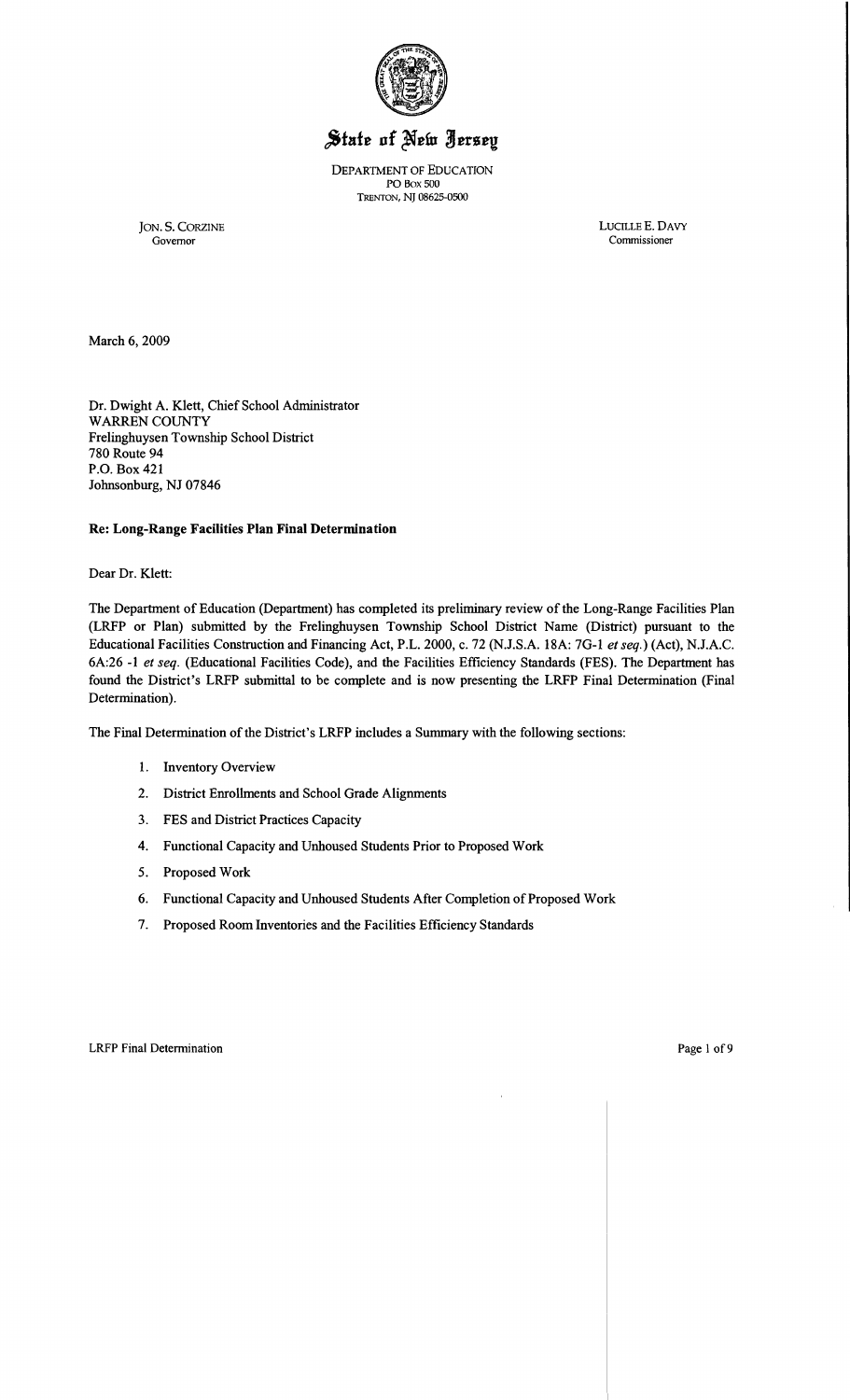Major LRFP approval issues include the adequacy of the LRFP's proposed enrollments, school capacities, and educational spaces. Approval of the LRFP, and any projects and costs listed therein, does not imply approval of an individual school facilities project or its corresponding costs and eligibility for State support under the Act. Similarly, approval of the LRFP does not imply approval of portions of the Plan that are inconsistent with the Department's FES and proposed building demolition or replacement. Determination of preliminary eligible costs and final eligible costs will be made at the time of the approval of a particular school facilities project pursuant to NJ.S.A. 18A:7G-5. The District must submit a feasibility study as part of the school facilities project approval process, pursuant to NJ.S.A. 18A:7G-7b, to support proposed building demolition or replacement. The feasibility study should demonstrate that a building might pose a risk to the safety of the occupants after rehabilitation or that rehabilitation is not cost-effective.

Following the approval of the LRFP, the District may submit an amendment to the approved LRFP for Department review. Unless and until an amendment to the LRFP is submitted to and approved by the Commissioner of the Department pursuant to N.J.S.A. 18A:7G-4(c), the approved LRFP shall remain in effect. The District may proceed with the implementation of school facilities projects that are consistent with the approved LRFP whether or not the school facilities project contains square footage that may be ineligible for State support.

We trust that this document will adequately explain the Final Determination and allow the District to move forward with the initiation of projects within its LRFP. Please contact Anthony Brun at the Office of School Facilities at (609) 984-7818 with any questions or concerns that you may have.

Sincerely,

Juin Edaz

Lucille E. Davy Commissioner

Enclosure

c: John Hart, Chief of Staff Kevin Brennan, Executive Warren County Superintendent Bernard E. Piaia, Director, School Facilities, Office of the Chief of Staff Susan Kutner, Director, Policy and Planning, School Facilities, Office of the Chief of Staff Anthony Brun, Manager, School Facilities, Office of the Chief of Staff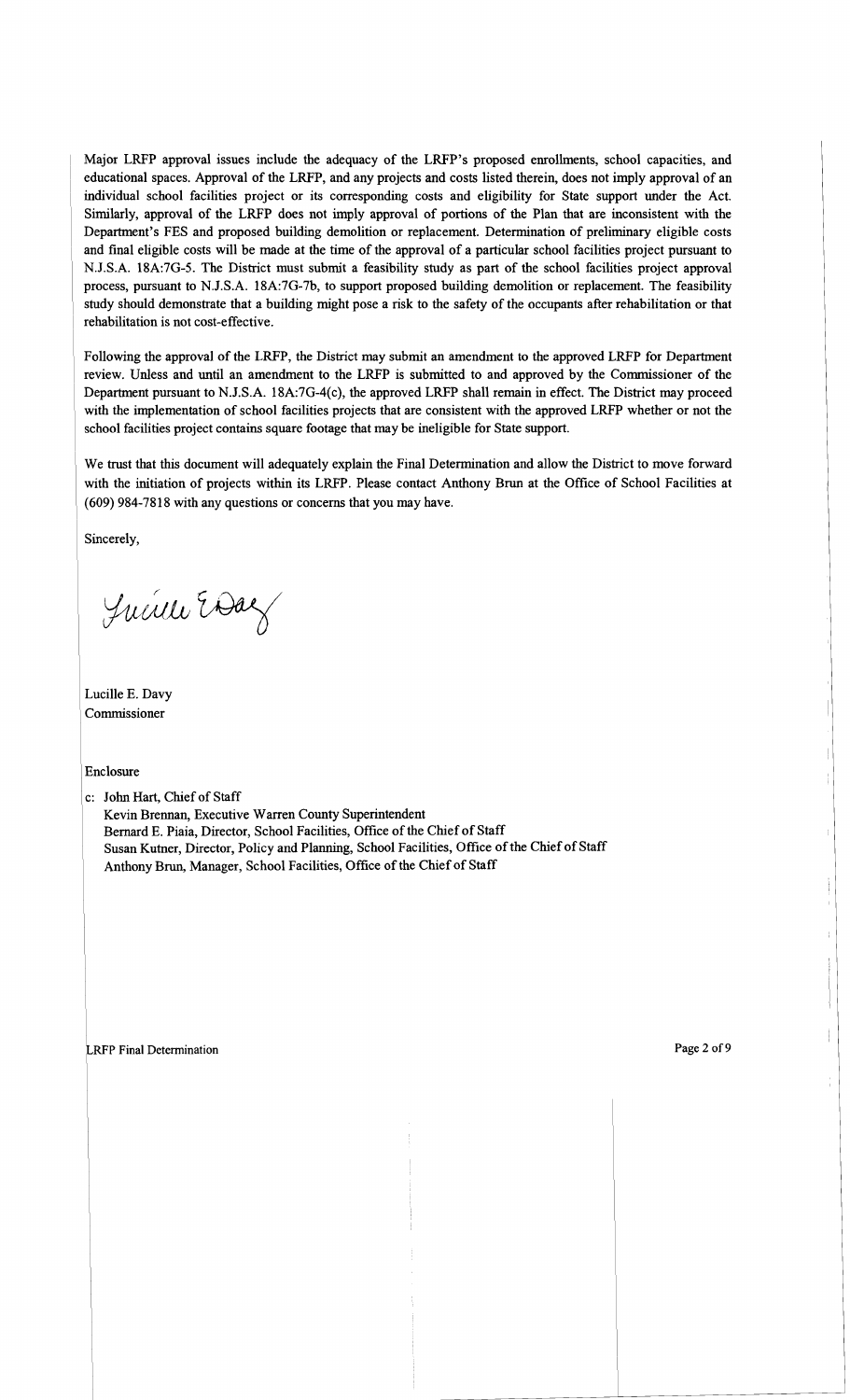## LONG-RANGE FACILITIES PLAN

## Final Determination Summary

## Frelinghuysen Township School District

The Department of Education (Department) has completed its review of the Long-Range Facilities Plan (LRFP or Plan) submitted by the Frelinghuysen Township School District (District) pursuant to the Educational Facilities Construction and Financing Act, P.L. 2000, c.72 (NJ.S.A. 18A:7G-l *et seq.)* (Act), NJ.A.C. 6A:26-1 et seq. (Educational Facilities Code), and the Facilities Efficiency Standards (FES).

This is the Department's Final Determination Summary (Summary) of the LRFP. The Summary is based on the standards set forth in the Act, the Educational Facilities Code, the FES, District entered data in the LRFP and Project Application and Tracking System (LRFP website), and District supplied supporting documentation. The Summary consists of seven sections. The referenced reports in *italic* text are standard LRFP reports available on the Department's LRFP website.

#### 1. Inventory Overview

The District provides services for students in grades K-6. The predominant existing school grade configuration is K-6. The predominant proposed school grade configuration is K-6. The District is classified as an "Under 55" district for funding purposes.

The District identified existing and proposed schools, sites, buildings, playgrounds, playfields, and parking lots in its LRFP. The total number of existing and proposed district-owned or leased schools, sites, and buildings are listed in Table 1. A detailed description of each asset can be found in the LRFP website report titled *"Site Asset Inventory Report. "* 

|                                                      | <b>Existing</b> | <b>Proposed</b> |
|------------------------------------------------------|-----------------|-----------------|
| <b>Sites:</b>                                        |                 |                 |
| <b>Total Number of Sites</b>                         |                 |                 |
| Number of Sites with no Buildings                    |                 |                 |
| Number of Sites with no Instructional Buildings      |                 |                 |
| <b>Schools and Buildings:</b>                        |                 |                 |
| <b>Total Number of Schools</b>                       |                 |                 |
| <b>Total Number of Instructional Buildings</b>       |                 |                 |
| Total Number of Administrative and Utility Buildings |                 |                 |
| <b>Total Number of Athletic Facilities</b>           |                 |                 |
| <b>Total Number of Parking Facilities</b>            |                 |                 |
| <b>Total Number of Temporary Facilities</b>          |                 |                 |

#### Table 1: Inventory Summary

As directed by the Department, incomplete school facilities projects that have project approval from the Department are represented as "existing" in the Plan. District schools with incomplete approved projects that include new construction or the reconfiguration of existing program space are as follows: n/a.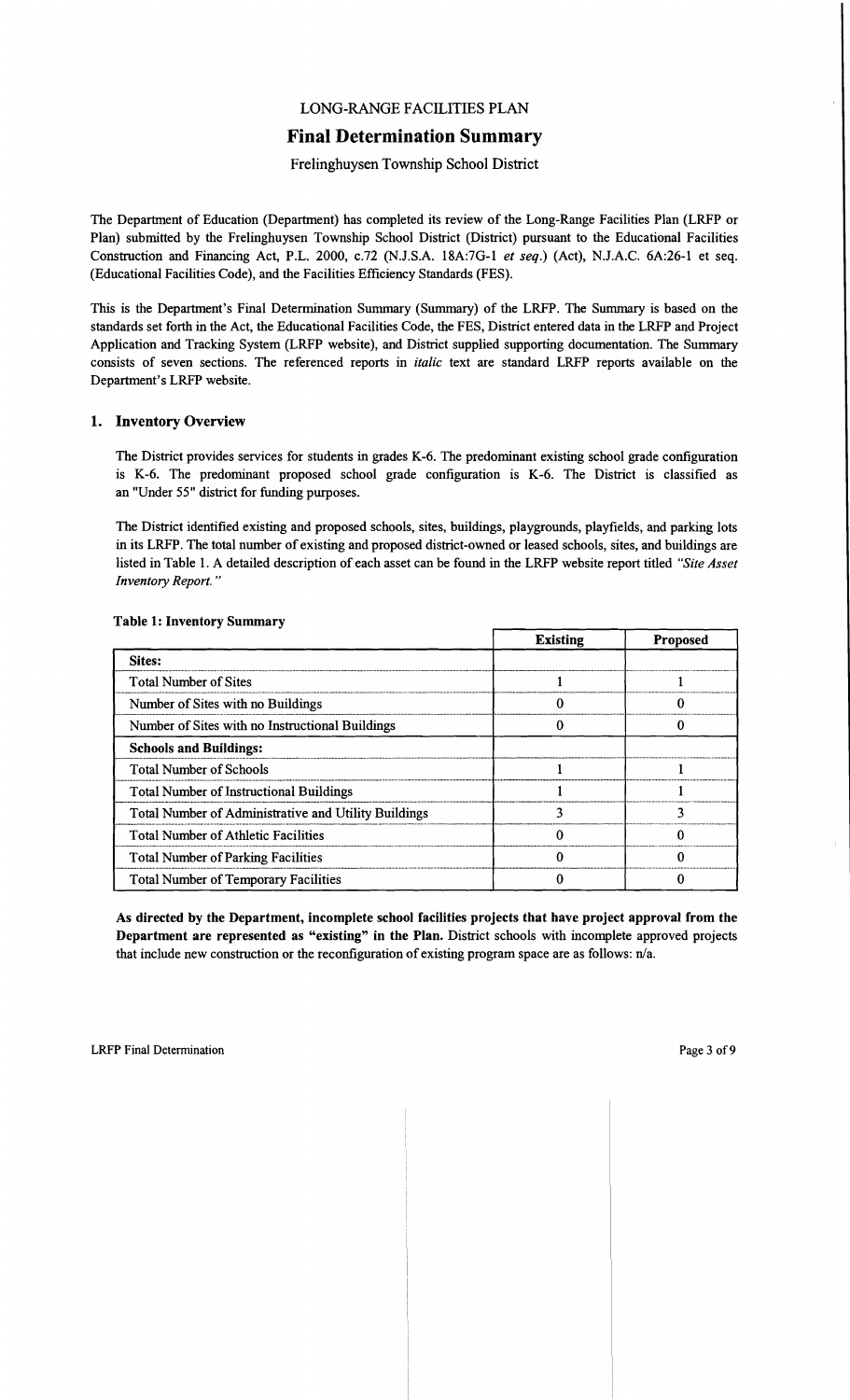Major conclusions are as follows:

- The District is proposing to maintain the existing number of District-owned or leased sites.
- The District is proposing to maintain the existing number of District-owned or operated schools.
- The District is proposing to maintain the existing number of District-owned or leased instructional buildings. The District is proposing to maintain the existing number of District-owned or leased noninstructional buildings.

FINDINGS The Department has determined that the proposed inventory is adequate for review of the District's LRFP. However, the LRFP determination does not imply approval of an individual school facilities project listed within the LRFP. The District must submit individual project applications for project approval. If building demolition or replacement is proposed, the District must submit a feasibility study, pursuant to N.J.S.A. 18A:7G-7b, as part of the application for the specific school facilities project.

## 2. District Enrollments and School Grade Alignments

The District determined the number of students, or "proposed enrollments," to be accommodated in the LRFP on a district-wide basis and in each school. The District's existing and proposed enrollments and the cohortsurvival projection provided by the Department on the LRFP website are listed in Table 2. Detailed information can be found in the LRFP website report titled *"Enrollment Projection Detail."* Existing and proposed school enrollments and grade alignments can be found in the report titled *"Enrollment and School Grade Alignment. "* 

|                             | <b>Actual Enrollments</b><br>2007 school year | <b>District Proposed</b><br><b>Enrollments</b> | <b>Department's LRFP</b><br><b>Website Projection</b> |
|-----------------------------|-----------------------------------------------|------------------------------------------------|-------------------------------------------------------|
| Grades K-12:                |                                               |                                                |                                                       |
| Grades K-5, including SCSE  | 151                                           | 163                                            | 258                                                   |
| Grades 6-8, including SCSE  | 36                                            | 28                                             | 30                                                    |
| Grades 9-12, including SCSE |                                               |                                                |                                                       |
| <b>Totals K-12</b>          | 187                                           | 191                                            | 228                                                   |
| <b>Pre-Kindergarten:</b>    |                                               |                                                |                                                       |
| Pre-Kindergarten, Age 3     |                                               |                                                |                                                       |
| Pre-Kindergarten, Age 4     |                                               | ጸ                                              |                                                       |
| Pre-Kindergarten, SCSE      |                                               |                                                |                                                       |

#### Table 2: Enrollment Comparison

*"SCSE"* = *Self-Contained Special Education* 

- The District did not elect to use the Department's LRFP website projection. Supporting documentation was submitted to the Department as required to justify the proposed enrollments.
- The District is planning for stable enrollments.
- • The District is not an ECPA (Early Childhood Program Aid) District.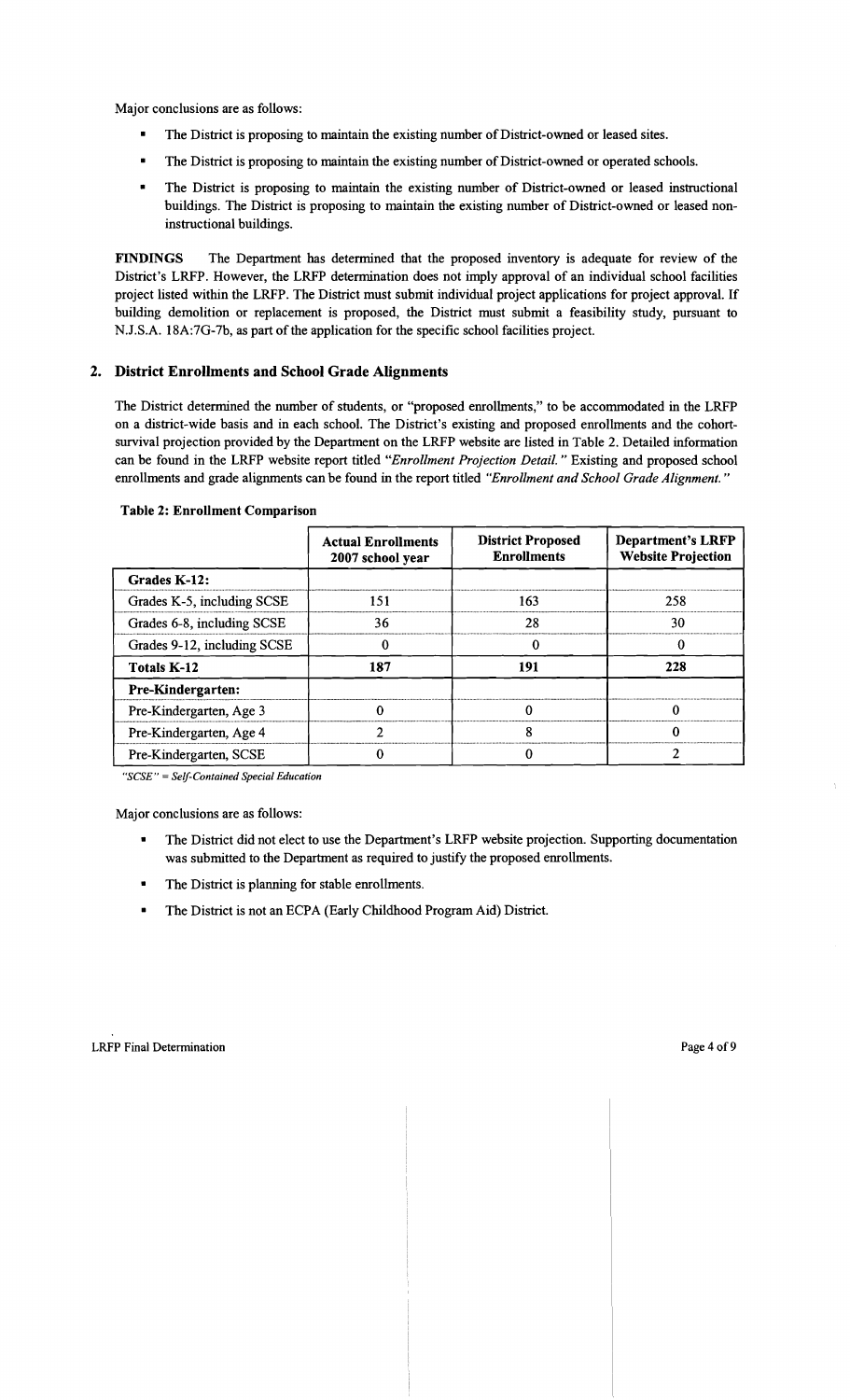FINDINGS The Department has determined that the District's proposed enrollments are supportable for review of the District's LRFP. The Department will require a current enrollment projection at the time an application for a school facilities project is submitted incorporating the District's most recent Fall Enrollment Report in order to verify that the LRFP's planned capacity is appropriate for the updated enrollments.

## 3. FES and District Practices Capacity

The proposed room inventories for each school were analyzed to determine whether the LRFP provides adequate capacity for the proposed enrollments. Two capacity calculation methods, called *"FES Capacity"* and *"District Practices Capacity,"* were used to assess existing and proposed school capacity in accordance with the FES and District program delivery practices. A third capacity calculation, called *"Functional Capacity, "*  determines Unhoused Students and potential State support for school facilities projects. Functional Capacity is analyzed in Section 5 of this Summary.

- *FES Capacity only assigns capacity to pre-kindergarten (if district-owned or operated), kindergarten,* general, and self-contained special education classrooms. No other room types are considered to be capacity-generating. Class size is based on the FES and is prorated for classrooms that are sized smaller than FES classrooms. FES Capacity is most accurate for elementary schools, or schools with non-departmentalized programs, in which instruction is "homeroom" based. This capacity calculation may also be accurate for middle schools depending upon the program structure. However, this method usually significantly understates available high school capacity since specialized spaces that are typically provided in lieu of general classrooms are not included in the capacity calculations.
- *District Practices Capacity* allows the District to include specialized room types in the capacity calculations and adjust class size to reflect actual practices. This calculation is used to review capacity and enrollment coordination in middle and high schools.

A capacity utilization factor in accordance with the FES is included in both capacity calculations. A 90% capacity utilization rate is applied to classrooms serving grades K-8. An 85% capacity utilization rate is applied to classrooms serving grades 9-12. No capacity utilization factor is applied to preschool classrooms.

Table 3 provides a summary of existing and proposed district-wide capacities. Detailed information can be found in the LRFP website report titled *"FES and District Practices Capacity. "* 

| Table 3: FES and District Practices Capacity Summary |                           |                                          |  |  |
|------------------------------------------------------|---------------------------|------------------------------------------|--|--|
|                                                      | <b>Total FES Capacity</b> | <b>Total District Practices Capacity</b> |  |  |
| (A) Proposed Enrollments                             | 199                       | 199                                      |  |  |
| $(O)$ Existing Capacity                              | 186.01                    | 201.80                                   |  |  |
| *Existing Capacity Status (B)-(A)                    | $-12.99$                  | 2.80                                     |  |  |
| $(C)$ Proposed Capacity                              | 186.01                    | 201.80                                   |  |  |
| <i><b>*Proposed Capacity Status (C)-(A)</b></i>      | $-12.99$                  | 2.80                                     |  |  |

#### Table 3: FES and District Practices Capacity Summary

\* *Positive numbers signify surplus capacity; negative numbers signify inadequate capacity. Negative values for District Practices capacity are acceptable* if*proposed enrollments do not exceed 100% capacity utilization.* 

- The District has appropriately coordinated proposed school capacities and enrollments in the LRFP.
- Adequate justification has been provided by the District if capacity for a school deviates from the proposed enrollments by more than 5%.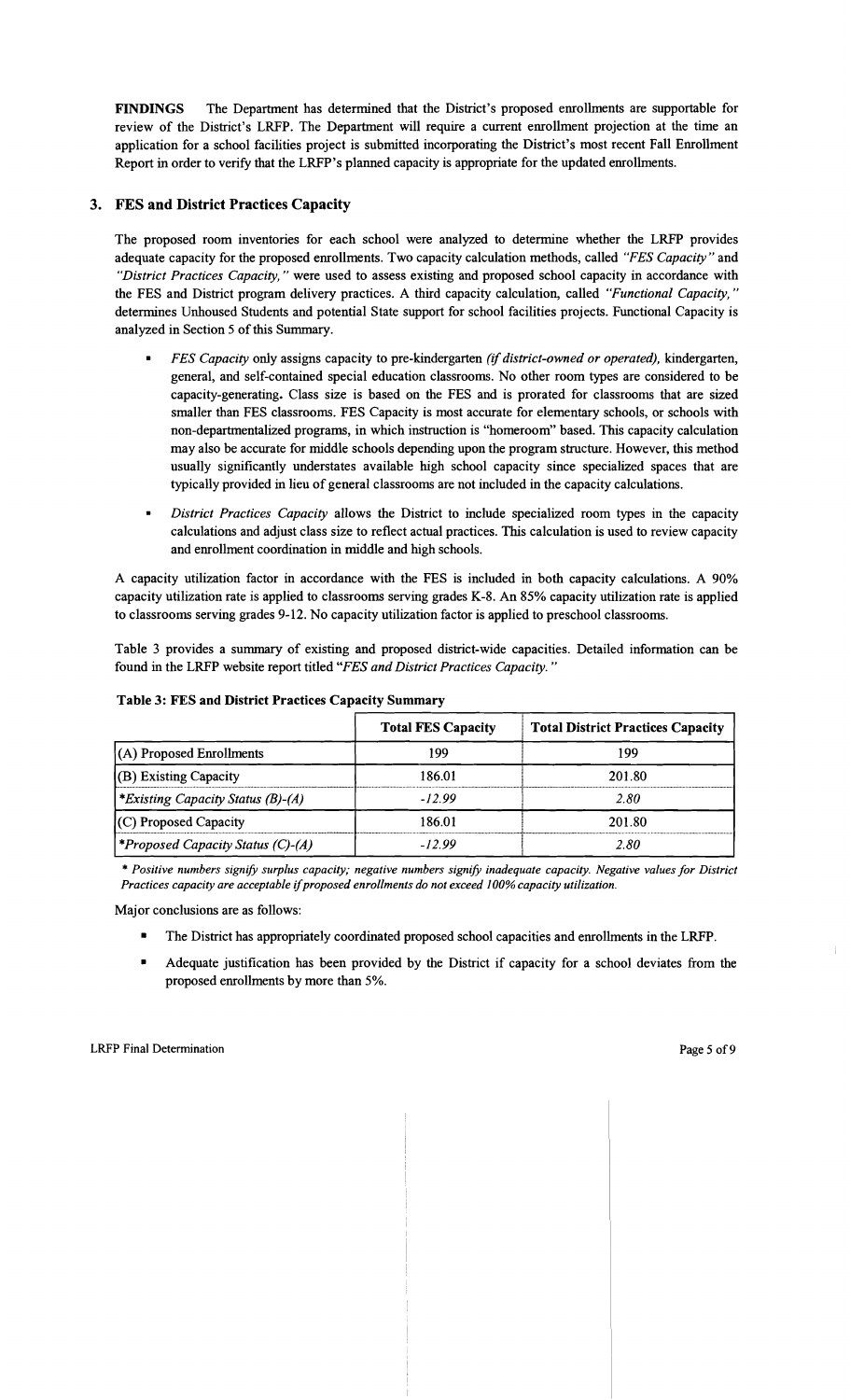FINDINGS The Department has determined that the proposed District capacity, in accordance with the proposed enrollments, is adequate for review of the District's LRFP. The Department will require a current enrollment projection at the time an application for a school facilities project is submitted, incorporating the District's most recent Fall Enrollment Report, in order to verify that the LRFP's planned capacity meets the District's updated enrollments.

## 4. Functional Capacity and Unhoused Students Prior to Proposed Work

*Functional Capacity* was calculated and compared to the proposed enrollments to provide a preliminary estimate of Unhoused Students and new construction funding eligibility. Functional Capacity is the adjusted gross square footage of a school building *(total gross square feet minus excluded space)* divided by the minimum area allowance per Full-time Equivalent student for the grade level contained therein. Unhoused Students is the number of students projected to be enrolled in the District that exceeds the Functional Capacity of the District's schools pursuant to N.J.A.C. 6A:26-2.2(c).

*"Excluded Square Feet"* in the LRFP Functional Capacity calculation includes (1) square footage exceeding the FES for any pre-kindergarten, kindergarten, general education, or self-contained special education classroom; (2) grossing factor square footage *(corridors, stairs, mechanical rooms, etc.)* that exceeds the FES allowance, and (3) square feet proposed to be demolished or discontinued from use. Excluded square feet may be revised during the review process for individual school facilities projects.

Table 4 provides a preliminary assessment of Functional Capacity, Unhoused Students, and Estimated Maximum Approved Area for the various grade groups in accordance with the FES. Detailed information concerning the calculation and preliminary excluded square feet can be found in the LRFP website reports titled *"Functional Capacity and Unhoused Students"* and *"Functional Capacity Excluded Square Feet."* 

|                      | A<br>Proposed<br>Enrollment | в<br>Estimated<br>Existing<br>Functional<br>Capacity | $C = A-B$<br>Unhoused<br><b>Students</b> | D<br>Area<br>Allowance<br>(gsf/students) | $E = C x D$<br><b>Estimated Maximum</b><br>Approved Area for<br><b>Unhoused Students</b> |
|----------------------|-----------------------------|------------------------------------------------------|------------------------------------------|------------------------------------------|------------------------------------------------------------------------------------------|
|                      |                             |                                                      |                                          |                                          |                                                                                          |
| Elementary $(K-5)^*$ | 163                         | 176.32                                               | 0                                        | 125.00                                   |                                                                                          |
| Middle $(6-8)$       | 28                          | 30.29                                                | 0                                        | 134.00                                   |                                                                                          |
| $High (9-12)$        | $\Omega$                    | 0                                                    | 0                                        | 151.00                                   |                                                                                          |
| <b>Totals K-12</b>   |                             | 206.61                                               |                                          |                                          |                                                                                          |

Table 4: Functional Capacity and Unhoused Students Prior to Proposed Work

*\*Pre-kindergarten students are not included in the calculations.* 

- The calculations for "Estimated Existing Functional Capacity" include school facilities projects that have been approved by the Department but were not under construction or complete at the time of Plan submission.
- The District, based on the preliminary LRFP assessment, does not have Unhoused Students for the following FES grade groups: Grades K-5, 6-8.
- The District, based on the preliminary LRFP assessment, has Unhoused Students for the following FES grade groups: n/a.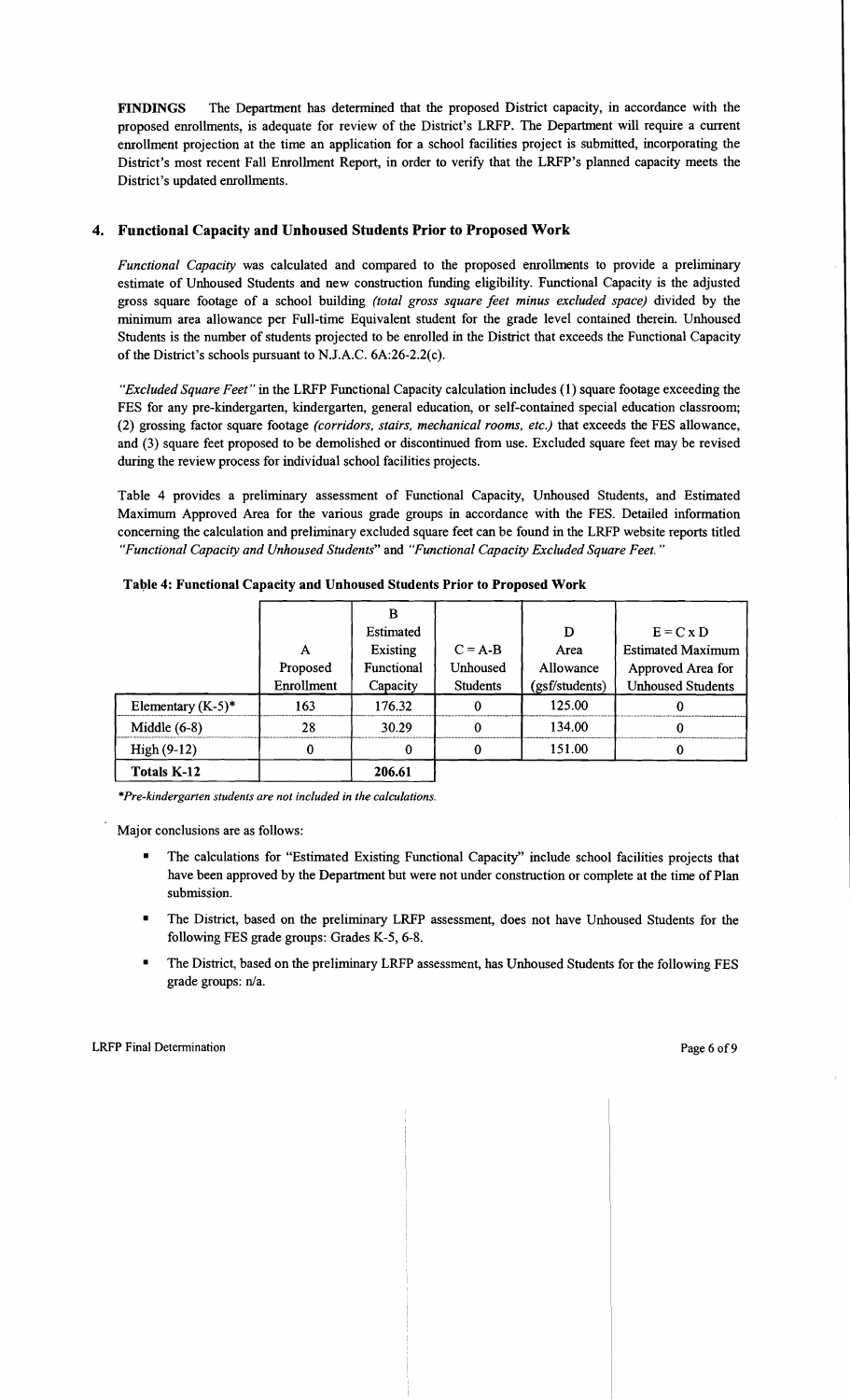- The District is not an ECPA district. Therefore, pre-kindergarten students are not included in the calculations. Unhoused pre-kindergarten self-contained special education students are eligible for State support. A determination of square footage eligible for State support will be made at the time an application for a specific school facilities project is submitted to the Department for review and approval.
- The District is not proposing to demolish or discontinue the use of existing District-owned instructional space. The Functional Capacity calculation excludes square feet proposed to be demolished or discontinued for the following FES grade groups: n/a.

FINDINGS Functional Capacity and Unhoused Students calculated in the LRFP are preliminary estimates. Justification for square footage in excess of the FES and the determination of additional excluded square feet, Preliminary Eligible Costs (PEC), and Final Eligible Costs (FEC) will be included in the review process for specific school facilities projects. A feasibility study undertaken by the District is required if building demolition or replacement is proposed per N.J.A.C. 6A:26-2.3(b)(10).

## 5. Proposed Work

The District was instructed to review the condition of its facilities and sites and to propose corrective *"system"*  and *"inventory"* actions in its LRFP. *"System"* actions upgrade existing conditions without changing spatial configuration or size. Examples of system actions include new windows, finishes, and mechanical systems. *"Inventory"* actions address space problems by removing, adding, or altering sites, schools, buildings and rooms. Examples of inventory actions include building additions, the reconfiguration of existing walls, or changing room use.

Table 5 summarizes the type of work proposed in the District's LRFP for instructional buildings. Detailed information can be found in the LRFP website reports titled *"Site Asset Inventory," "LRFP Systems Actions Summary,* " *and "LRFP Inventory Actions Summary. "* 

| <b>Type of Work</b>                                            | <b>Work Included in LRFP</b> |  |  |
|----------------------------------------------------------------|------------------------------|--|--|
| <b>System Upgrades</b>                                         | Yes                          |  |  |
| <b>Inventory Changes</b>                                       |                              |  |  |
| Room Reassignment or Reconfiguration                           | N٥                           |  |  |
| <b>Building Addition</b>                                       | N٥                           |  |  |
| New Building                                                   | N٥                           |  |  |
| Partial or Whole Building Demolition or Discontinuation of Use | N٥                           |  |  |
| New Site                                                       |                              |  |  |

#### Table 5: Proposed Work for Instructional Buildings

- The District has proposed system upgrades in one or more instructional buildings.
- The District has not proposed inventory changes, in one or more instructional buildings.
- The District has not proposed new construction in lieu of rehabilitation in one or more instructional buildings.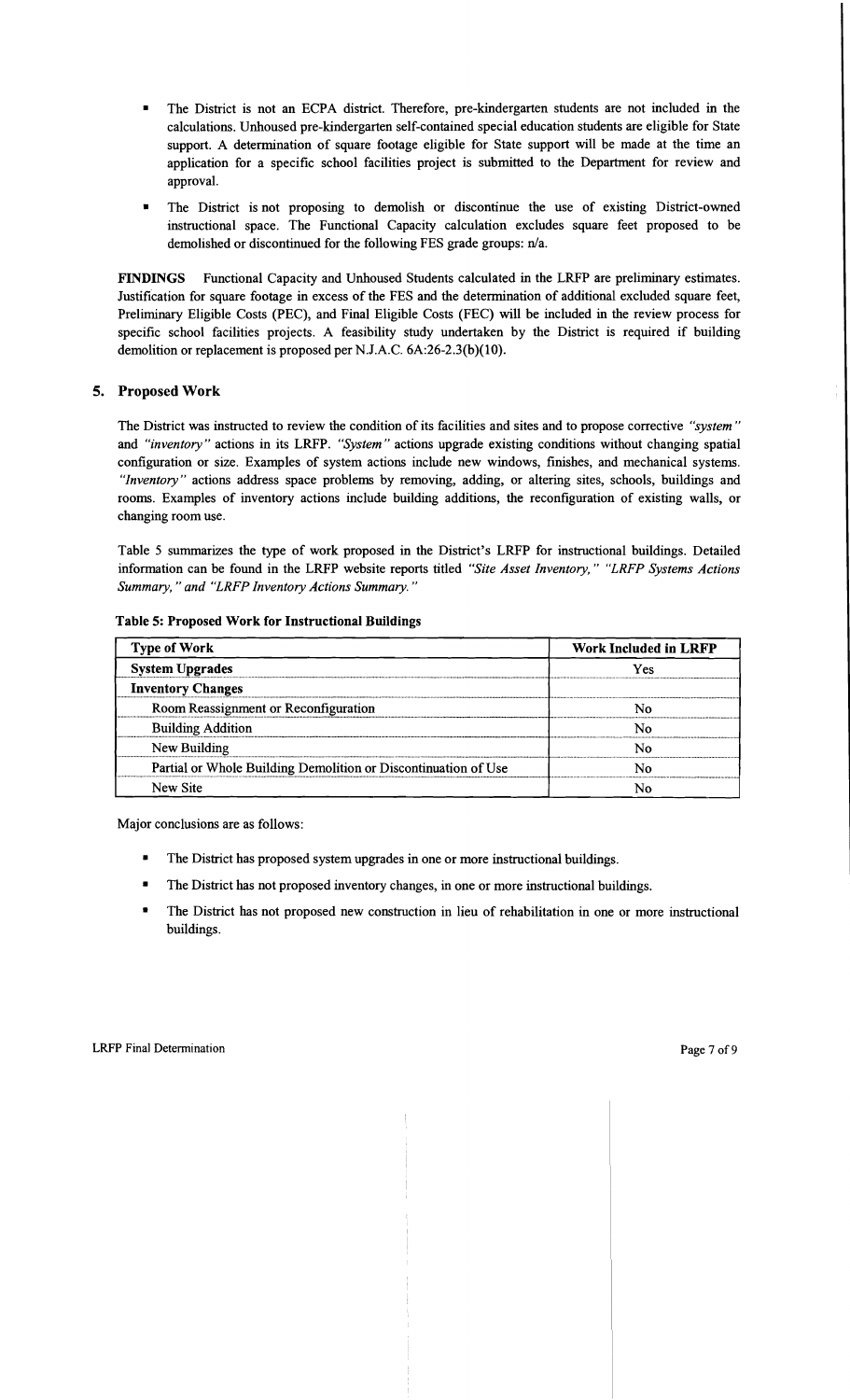Please note that costs represented in the LRFP are for capital planning purposes only. Estimated costs are not intended to represent preliminary eligible costs or final eligible costs of approved school facilities projects.

The Act (N.J.S.A. 18A:7G-7b) provides that all school facilities shall be deemed suitable for rehabilitation unless a pre-construction evaluation undertaken by the District demonstrates to the satisfaction of the Commissioner that the structure might pose a risk to the safety of the occupants even after rehabilitation or that rehabilitation is not cost-effective. Pursuant to NJ.A.C. 6A:26-2.3(b)(10), the Commissioner may identify school facilities for which new construction is proposed in lieu of rehabilitation for which it appears from the information presented that new construction is justified, provided, however, that for such school facilities so identified, the District must submit a feasibility study as part of the application for the specific school facilities project. The cost of each proposed building replacement is compared to the cost of additions or rehabilitation required to eliminate health and safety deficiencies and to achieve the District's programmatic model.

Facilities used for non-instructional or non-educational purposes are ineligible for State support under the Act. However, projects for such facilities shall be reviewed by the Department to determine whether they are consistent with the District's LRFP and whether the facility, if it is to house students (full or part time) conforms to educational adequacy requirements. These projects shall conform to all applicable statutes and regulations.

FINDINGS The Department has determined that the proposed work is adequate for review of the District's LRFP. However, Department approval of proposed work in the LRFP does not imply that the District may proceed with a school facilities project. The District must submit individual project applications with cost estimates for Department project approval. Both school facilities project approval and other capital project review require consistency with the District's approved LRFP.

## 6. Functional Capacity and Unhoused Students After Completion of Proposed Work

The *Functional Capacity* of the District's schools *after* completion of the scope of work proposed in the LRFP was calculated to highlight any remaining Unhoused Students.

Table 6 provides a preliminary assessment of Unhoused Students and Estimated Remaining Maximum Area after completion of new construction proposed in the LRFP, if applicable. Detailed information concerning the calculation can be found in the website report titled *"Functional Capacity and Unhoused Students."* 

|                      | Estimated       |            |                |                | Estimated       |
|----------------------|-----------------|------------|----------------|----------------|-----------------|
|                      | Maximum         |            | Proposed       |                | Maximum Area    |
|                      | Approved Area   |            | Functional     | Unhoused       | for Unhoused    |
|                      | for Unhoused    | Total New  | Capacity after | Students after | <b>Students</b> |
|                      | <b>Students</b> | <b>GSF</b> | Construction   | Construction   | Remaining       |
| Elementary $(K-5)^*$ |                 |            | 176.32         |                |                 |
| Middle $(6-8)$       |                 |            | 30.29          |                |                 |
| $High(9-12)$         |                 |            |                |                |                 |
| Totals K-12          |                 |            | 206.61         |                |                 |

Table 6: Functional Capacity and Unhoused Students After Completion of Proposed Work

*\*Pre-kindergarten students are not included in the calculations.*